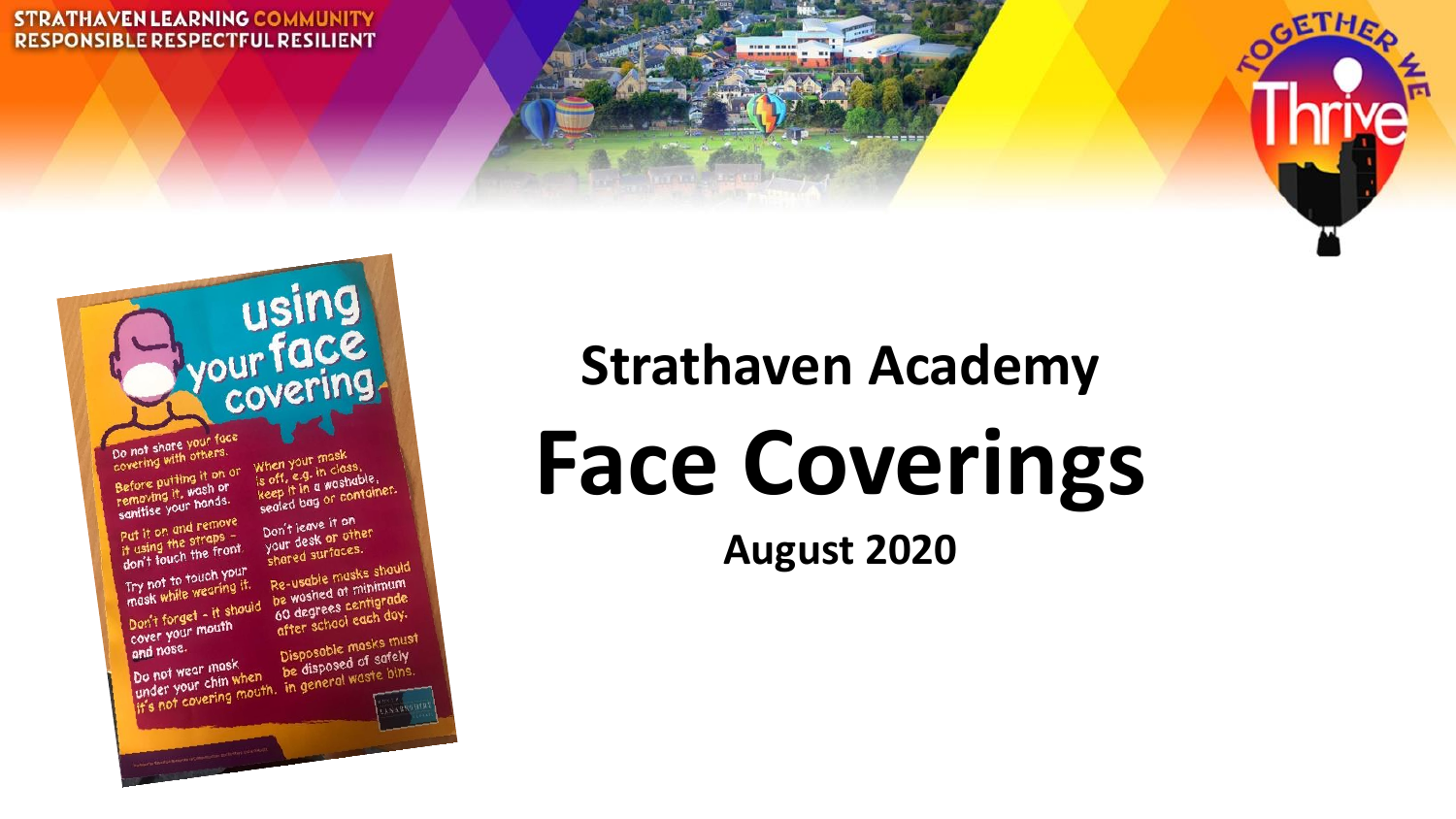### **Face covering information**

Staying two metres away from other people, covering any coughs and sneezes and frequent hand washing are the best precautions against coronavirus. However, because you may have coronavirus without knowing it (this is also known as being asymptomatic), wearing a face covering will help prevent you passing it on to anyone else.

You can use something that you already have lying around – anything that covers the nose and mouth that is made of textile, like cloth that you can breathe through, such as a scarf, is considered a face covering. You can also use a disposable paper mask.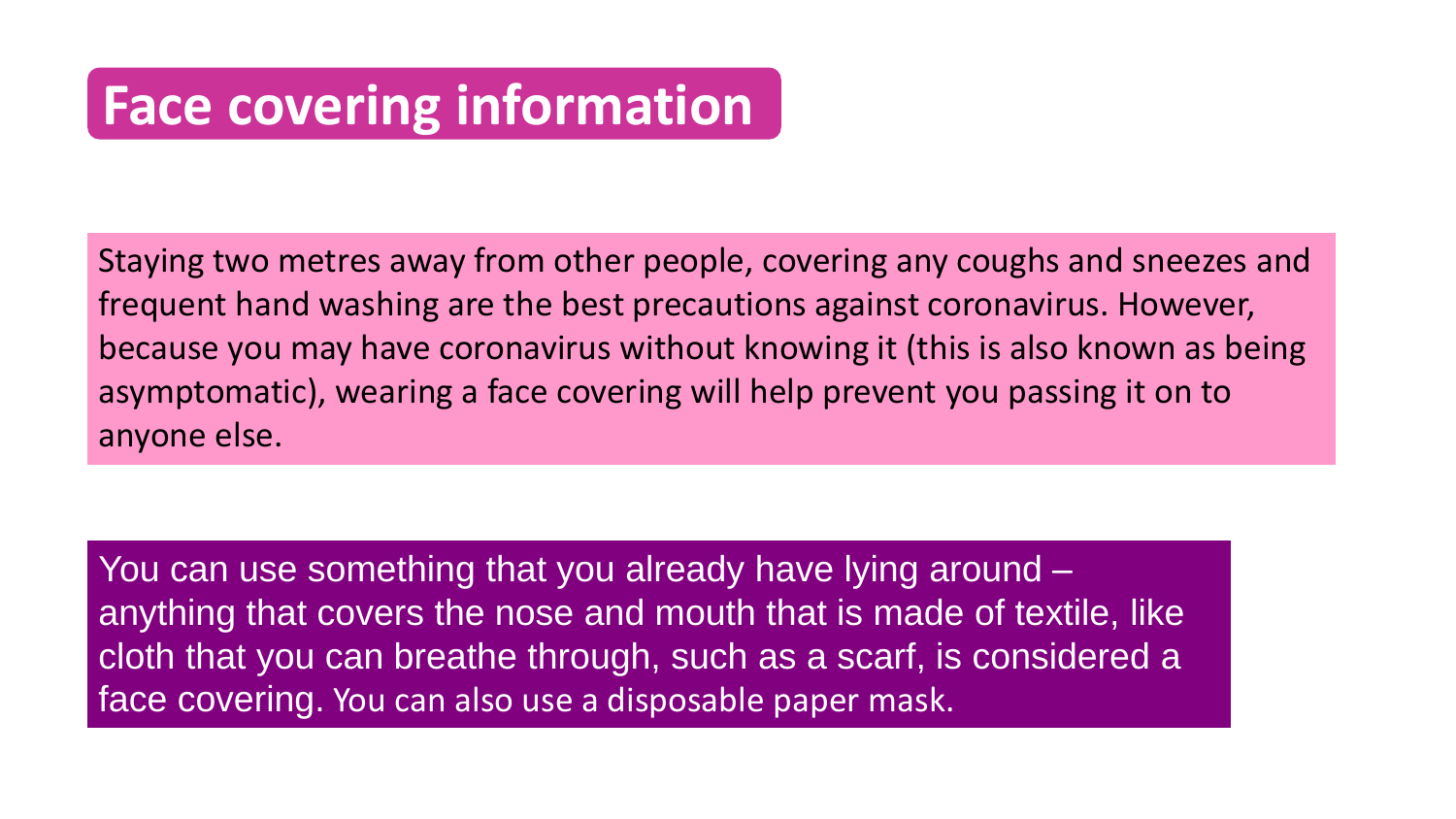#### **Why should I wear a face covering?**

The World Health Organisation (WHO) have recently found that wearing a face covering helps protect yourself and those around you.

Pupils should wear a mask under the same conditions as adults, in particular when they cannot guarantee at least the safe two metre distance from people around them.

Now you are back at school, the Scottish Government, your teachers and school community want to make sure schools are as safe as possible.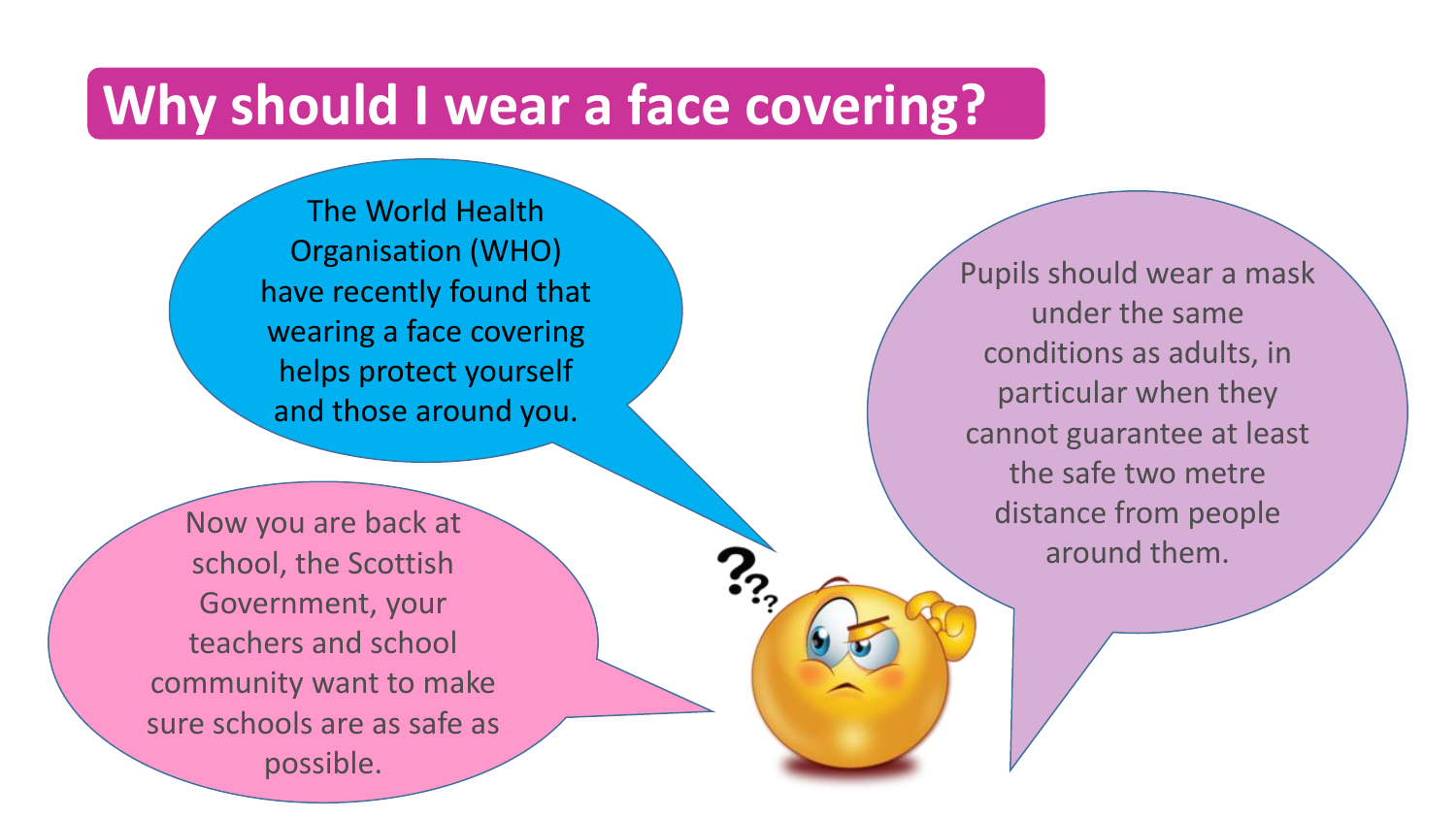#### **Why should I wear a face covering?**

The World Health Organisation (WHO) have recently found that wearing a face covering helps protect yourself and those around you.

When moving in corridors, at break time, lunchtime and in communal areas there are larger crowds of different age groups. The larger the crowds, the more noise which can make people have to raise their voice. Raising your voice means you project your sound further, but it also means you project air droplets further too.

With more people in one area, it can compromise the ventilation.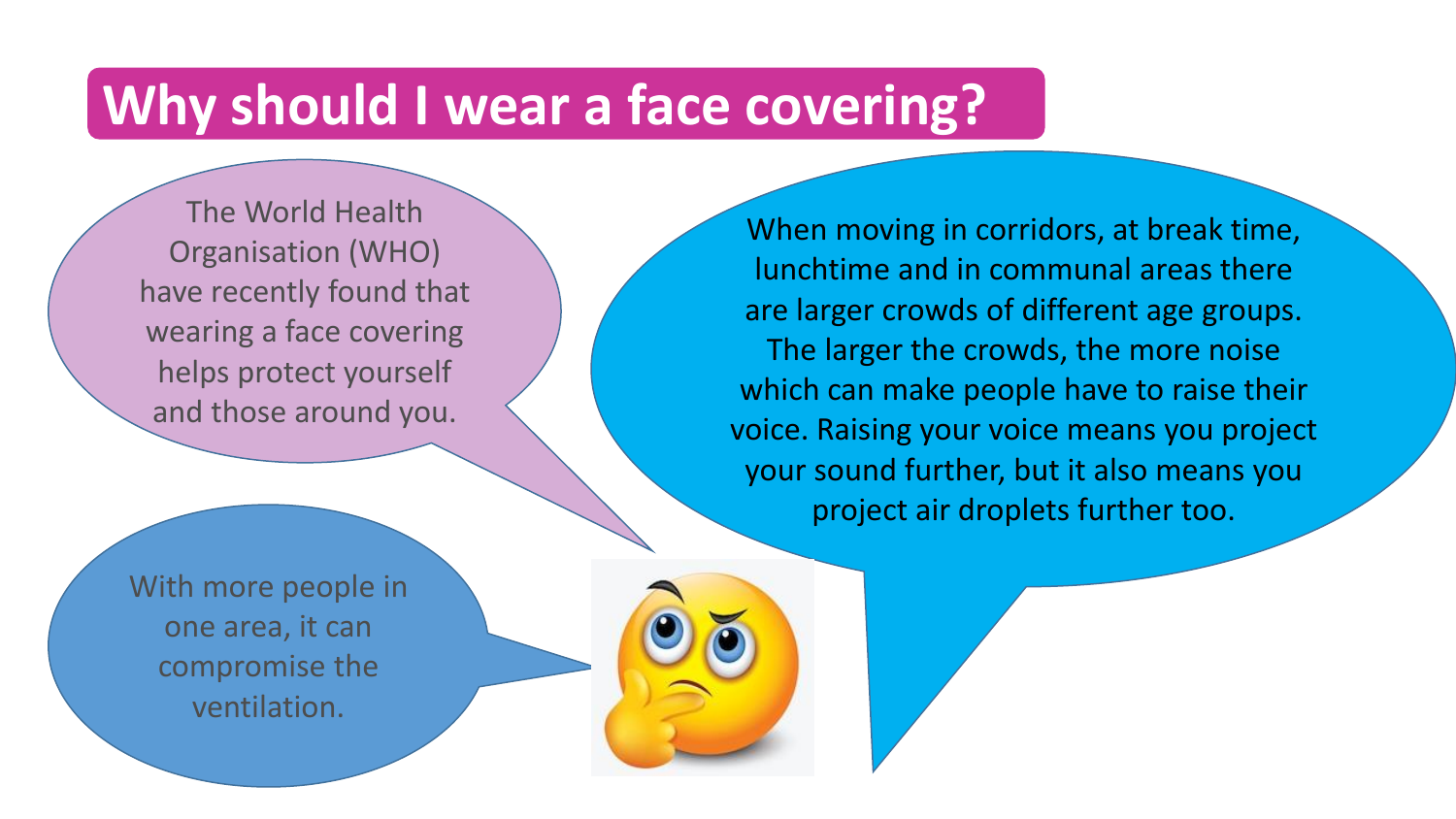# **When do I need to wear a face covering?**

From 31st of August, the Scottish Government has recommended the use of face coverings (subject to exemptions) for staff and young people in secondary schools in places where physical distancing is difficult.

This includes:



Moving in corridors



At break times



At lunchtimes



In communal areas, as well as on school transport.



You do not need to wear a face covering during class.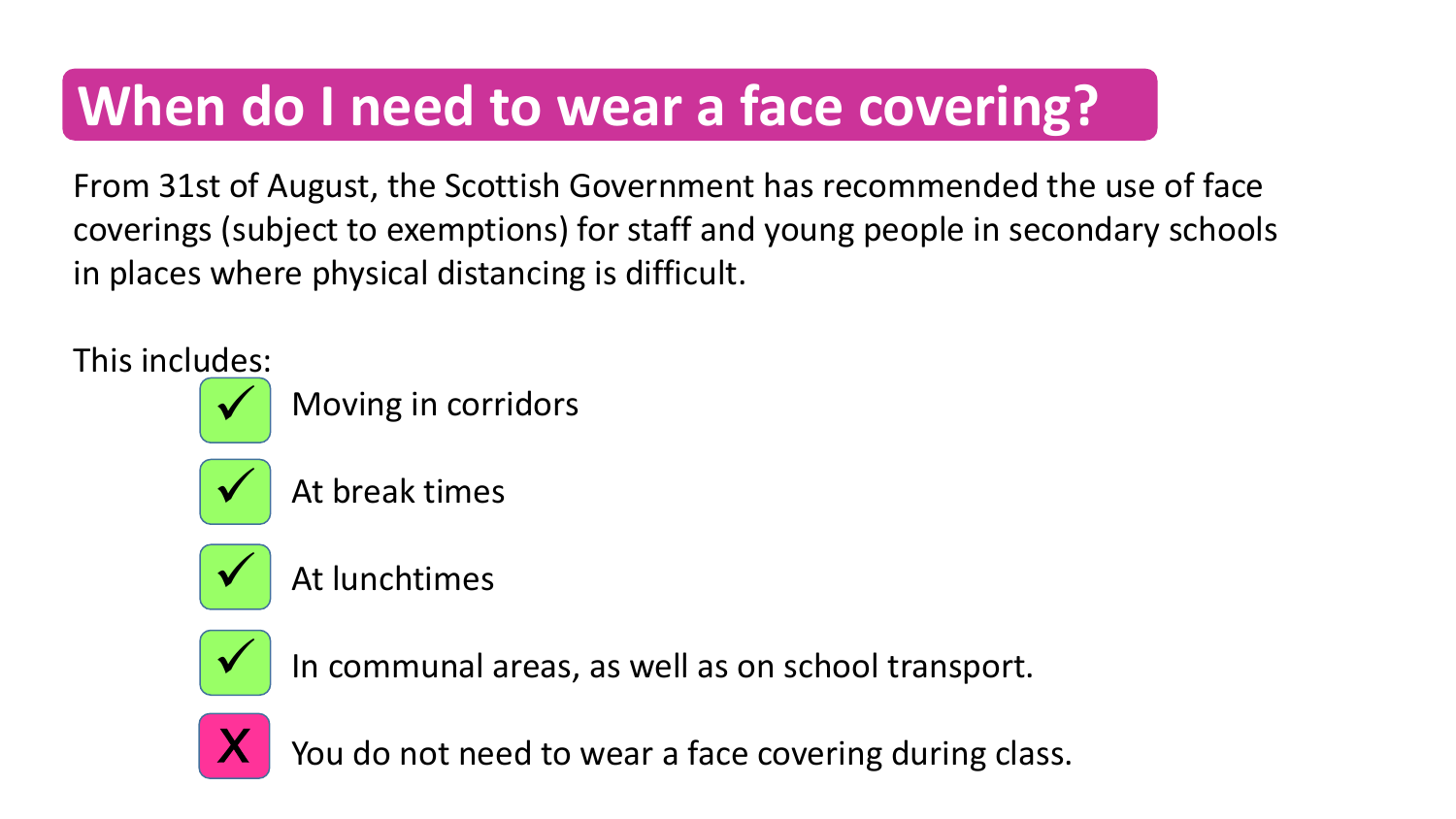# **Top tips on wearing a face covering**



In order for your face covering to keep you and those around you safe, remember:



Face coverings should not be shared with others



Wash your hands or use hand sanitiser before putting it on, and try not to touch your face



It's important to make sure the face covering is the right size to cover the nose, mouth and chin and you shouldn't touch the front once it's on



When you take it off, try not to touch the part you've been breathing on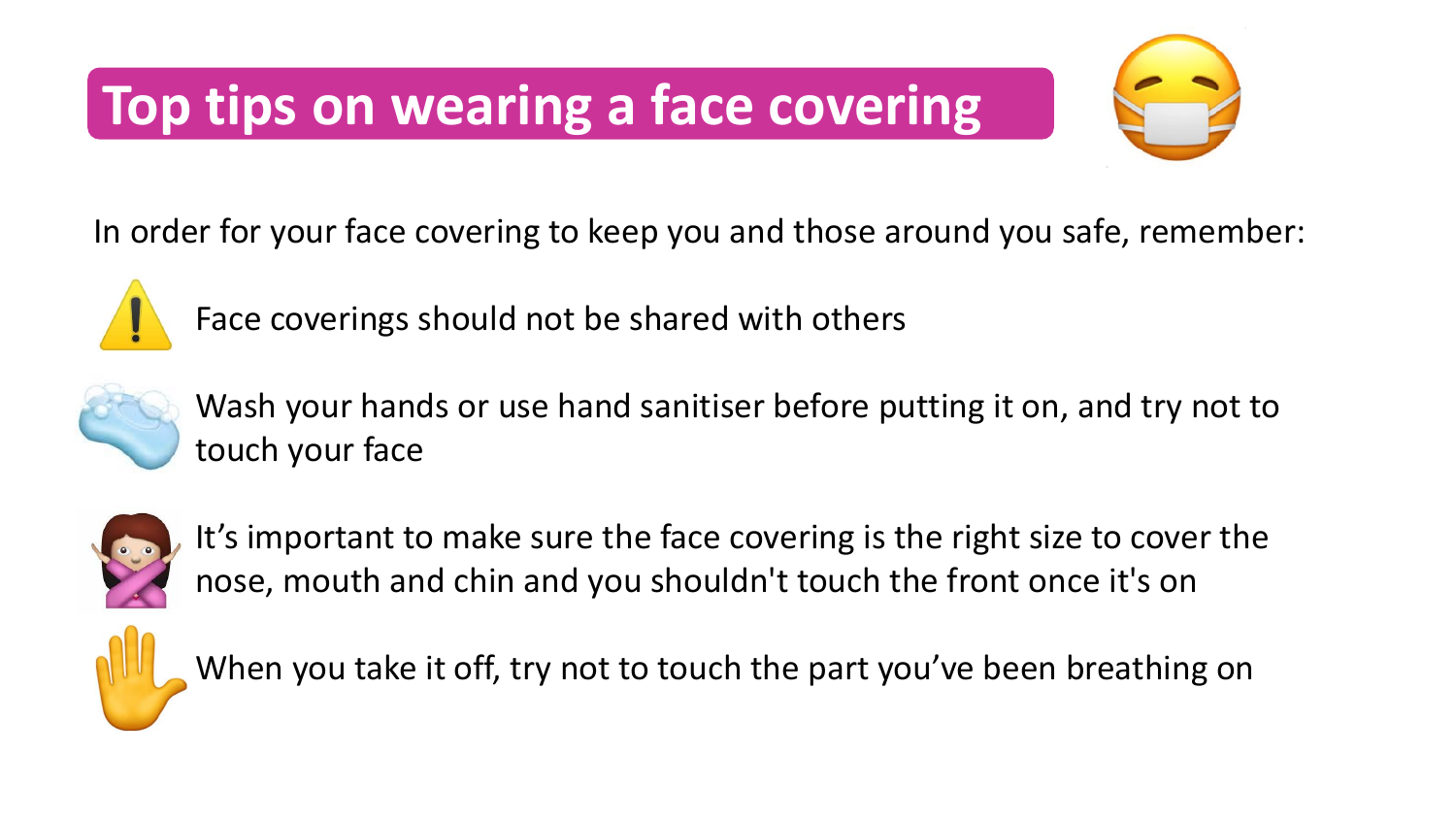When you're not using your face covering (for example, during class), it should be placed in a washable bag or container. Avoid placing it on surfaces, due to the possibility of contamination.



If it's a fabric face covering, keep the face covering in a plastic bag until you can wash it, then wash it at 60 degrees centigrade after each day of use. It can go in the wash with other laundry.



If you're using a disposable face covering, wrap it in a bag and put it in the bin.

*If you don't have access to a face covering, or if you lose yours during the school day, speak to the office staff.*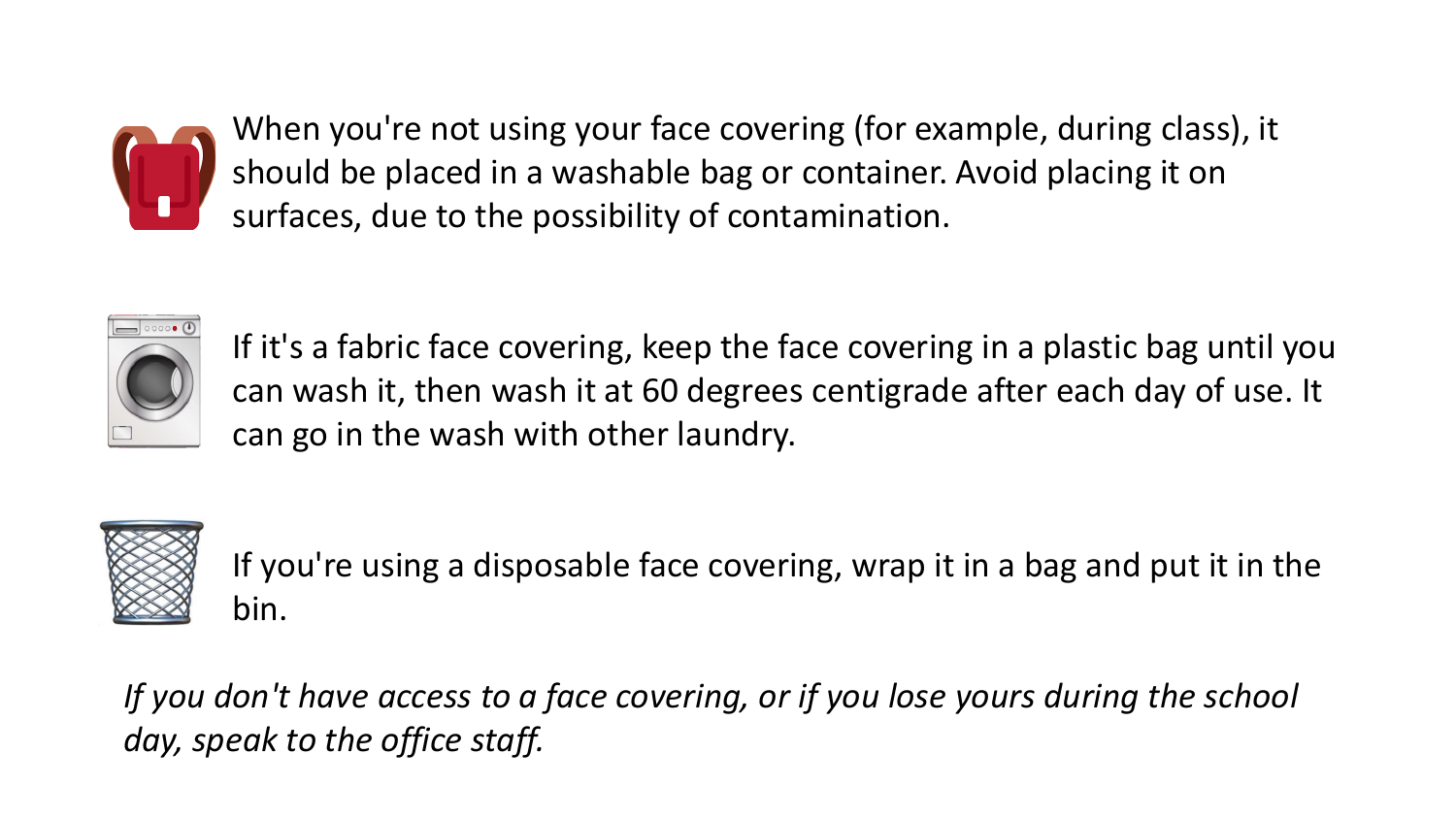## **What if I'm exempt?**

Some people are exempt from wearing a face covering, this could be for any of these reasons:

- They have a disability or health condition that means they cannot put a covering on
- A covering will cause them severe distress

Any pupil who feels they should be exempt from wearing a face covering needs to ask their parent/carer to contact their Guidance teacher.

Remember, if you see someone not wearing a face covering, they might be exempt from wearing one. They might be wearing a sunflower lanyard, a badge or something else to show that they don't need to wear a face covering.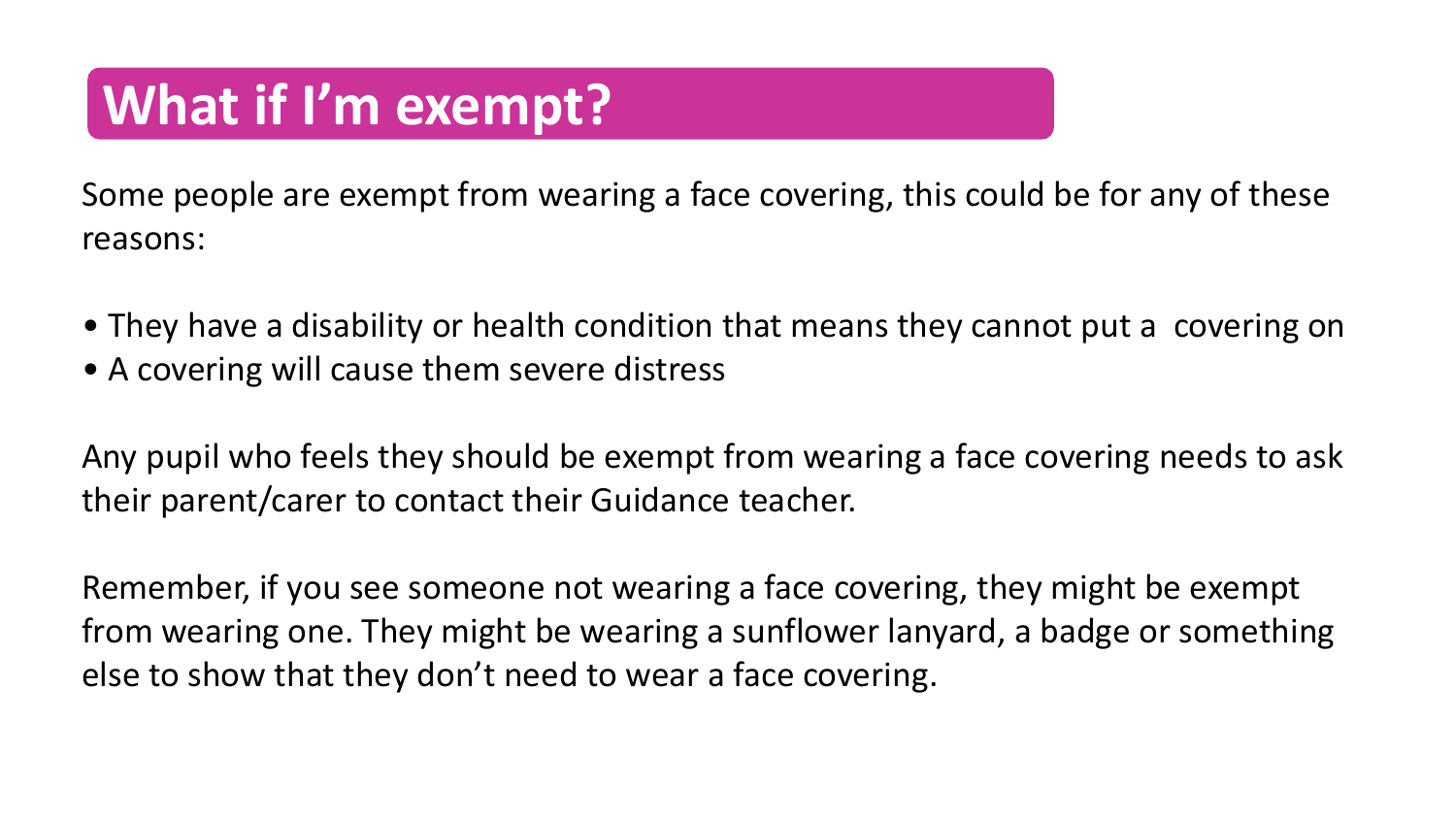### **Face covering video**





[https://www.youtube.com/watch?v=9Tv2BVN\\_WTk](https://www.youtube.com/watch?v=9Tv2BVN_WTk)